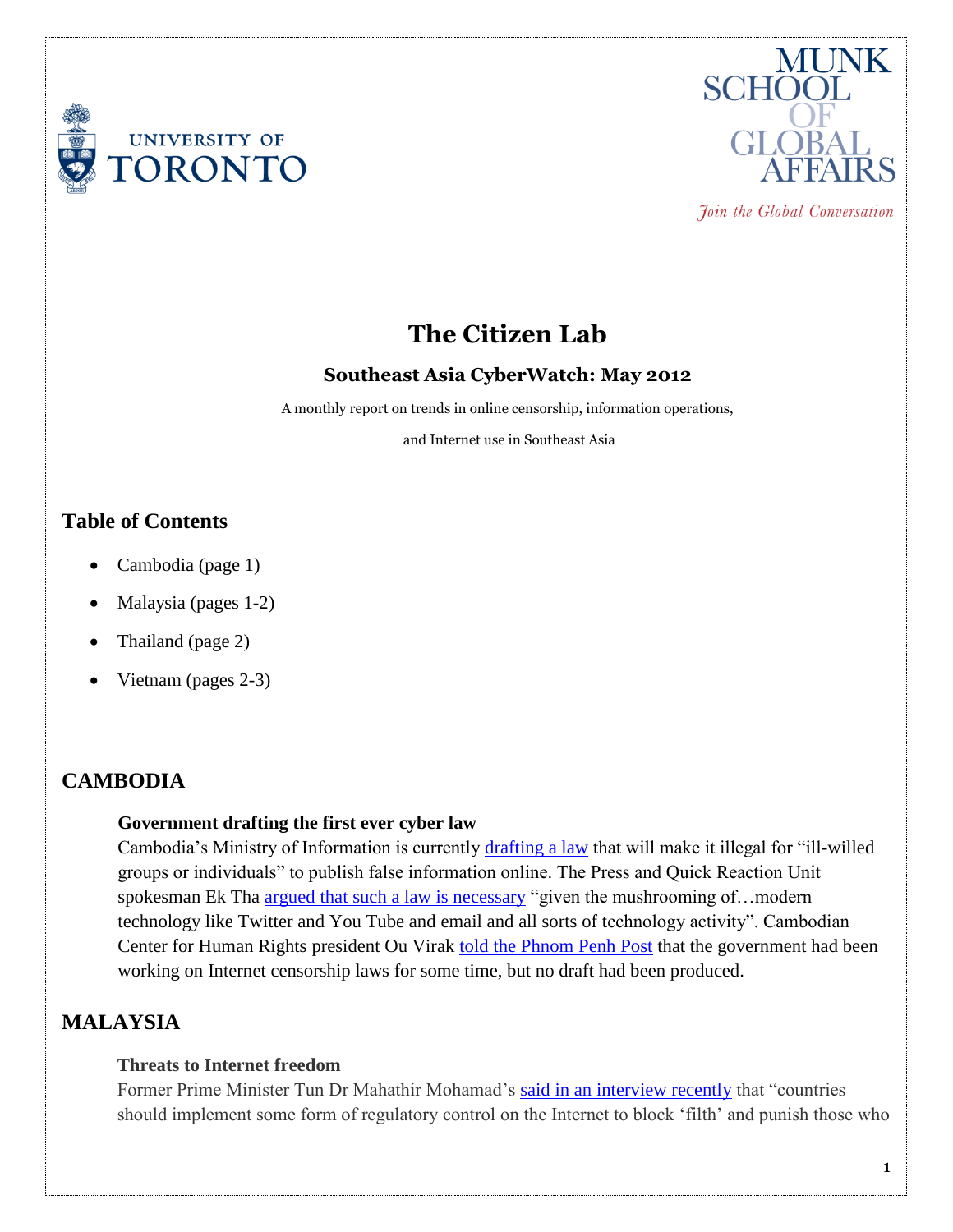#### May 2012

corrupt people's minds". Mahathir, who was prime minister for 22 years until 2003, had previously promised that Malaysia would never censor the Internet in any way. He [acknowledged](http://malaysia-today.net/mtcolumns/newscommentaries/49755-tun-m-admits-to-underestimating-power-of-internet) that at the time, he "did not realize the power of the Internet". The Information, Communications and Culture minister, Datuk Seri Utama Dr Rais Yatim, subsequently [expressed agreement](http://www.themalaysianinsider.com/malaysia/article/rais-backs-dr-m-call-for-curbs-to-internet-freedom) with this view and stated that the "cyberworld should now be subjected to perusal by society". Similarly, Malaysian Communication and Multimedia Commission chairman Datuk Mohamed Sharil Tarmizi argued that "what constitutes as an offence offline, should also be made illegal online". Citing the decision to block 10 file-sharing [websites](http://thestar.com.my/news/story.asp?file=/2011/6/11/nation/8879884&sec=nation) found to have violated the Copyright Act 1987 as an example, he added that "if stealing is illegal offline, than downloading of pirated contents is also an offence". There have also been [concerns](http://www.thesundaily.my/news/399289)  [regarding recent amendments](http://www.thesundaily.my/news/399289) to the Malaysian Evidence Act 1950, which in short, stipulate that you are liable for content posted on your webpage, computer or Internet network. Internet Society Malaysian Chapter Chairman Julian Vincent has pointed out that [these changes could open the door to](http://www.thesundaily.my/news/391905)  [abuse.](http://www.thesundaily.my/news/391905) "In the internet environment where the websites even of the largest organisations are susceptible to hacking and manipulation, it is dangerous to have this presumption (of guilt) in place," he said. The Centre for Independent Journalism has embarked on [an online campaign against the amendments](http://www.freemalaysiatoday.com/category/nation/2012/06/06/online-petition-against-evidence-act/) and will submit the petition to Dato Seri Nazri Aziz, a Minister in the Prime Minister's Department in charge of parliamentary affairs, once it has collected 5,000 signatures.

#### **THAILAND**

#### **Lèse majesté laws silence Thai netizens**

The criminal court has sentenced Chiranuch "Jiew" Premchaiporn, the manager of Thai online news site Prachatai, to a one-year suspended prison term. She was found guilty of [neglecting her role as an](http://www.ipsnews.net/news.asp?idnews=108035)  ["intermediary"](http://www.ipsnews.net/news.asp?idnews=108035) by failing to delete apparently anti-monarchic comments in a timely fashion. This oversight was in violation of the notorious *lèse majesté* law, which penalizes those who publish comments deemed insulting to the royal family. In the past, the law has typically been used to censor authors of scholarly books. However, in justifying the May 30 verdict, the presiding judge used an interpretation of Thailand's Computer Crimes Act, which [criminalizes the hosting of offensive content](http://www.cjr.org/the_kicker/in_thailand_moderate_comments.php)  [created by a third party,](http://www.cjr.org/the_kicker/in_thailand_moderate_comments.php) to emphasize that managers of online sites are responsible for immediately censoring "prohibited" comments. The Internet giant, Google, was [critical of the verdict,](http://googlethailand.blogspot.ca/2012/05/threat-to-potential-of-thailands.html) calling it "a serious threat to the future of the Internet in Thailand." Earlier in May, 61-year-old Ampon Tangnoppakul, also known as Uncle SMS, [died in a prison hospital](http://www.bbc.co.uk/news/world-asia-17986573) in Bangkok while serving a 20 year sentence for sending four [text messages deemed insulting](http://www.reuters.com/article/2012/05/08/us-thailand-lesemajeste-idUSBRE84709M20120508) to the Queen of Thailand. His death renewed calls to amend the law as critics argue it is primarily used as tool to stifle free speech.  $\overline{A}$ [petition calling for amendments](http://www.google.com/hostednews/afp/article/ALeqM5iZWCisI1J7a8_EsfOkbCVJfV4z4Q?docId=CNG.09dad4b744a11bc18998331aa1a4750f.161) was submitted recently to parliament, signed by more than 27,000 names. Nevertheless, the government is not obliged to deliberate the petition and has [continued to](http://www.economist.com/node/21554585)  [resist reform.](http://www.economist.com/node/21554585)

### **VIETNAM**

#### **Bloggers fight against tightening Internet censorship**

Vietnam is drafting a new decree to impose control on the country's increasingly bold blogosphere. The 60-article [draft law would force bloggers](http://www.google.com/hostednews/afp/article/ALeqM5jkygudaj7EdQQlb62I-_2-lS2cEQ?docId=CNG.9fa1669feb74ea605863578332ad3376.1d1) "to post real names and contact details, make news Web sites obtain government approval to publish and compel site administrators to report any banned online